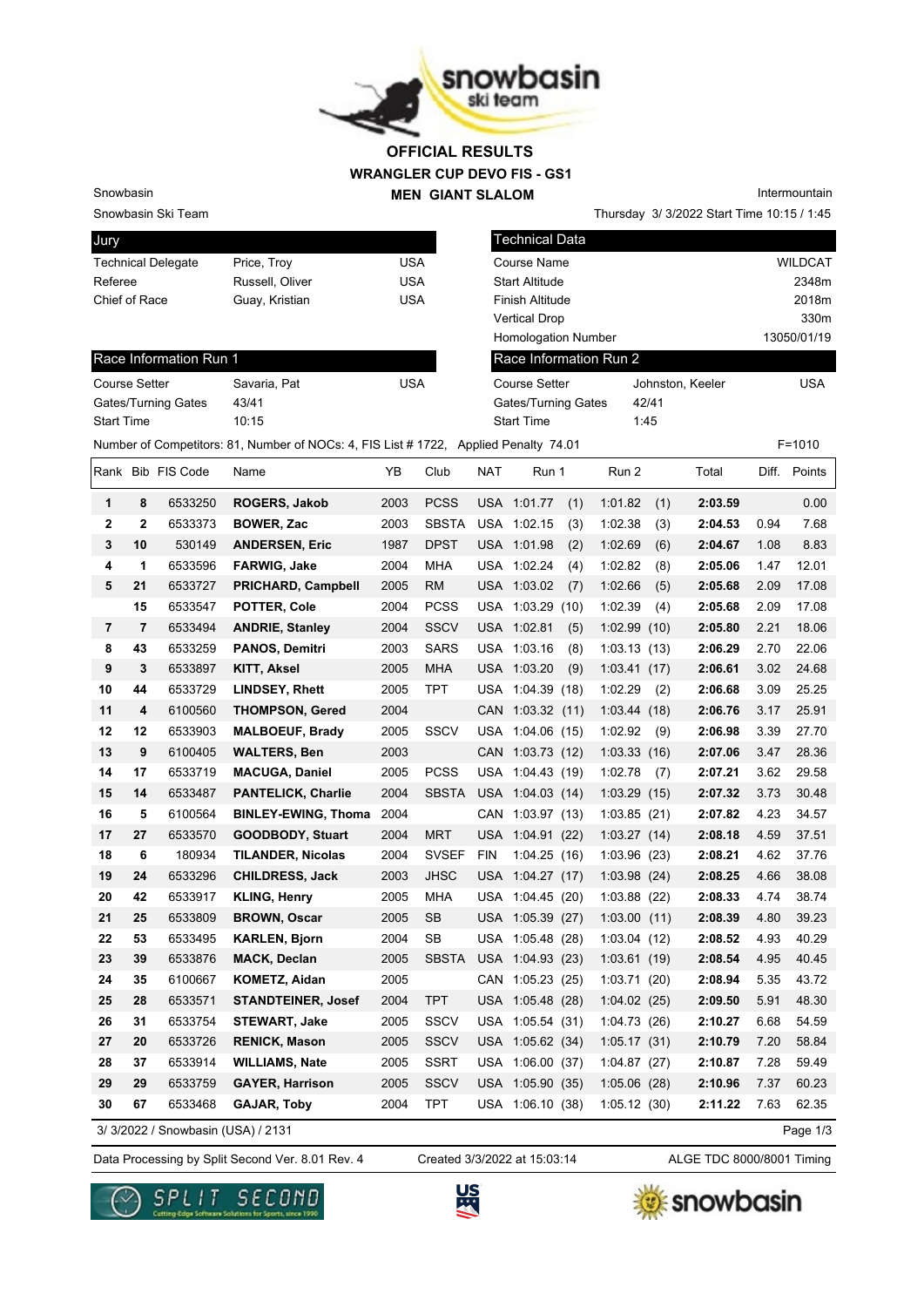## **WRANGLER CUP DEVO FIS - GS1 MEN GIANT SLALOM OFFICIAL RESULTS**

Intermountain

|    | Snowbasin Ski Team<br>Thursday 3/ 3/2022 Start Time 10:15 / 1:45 |                   |                           |      |              |            |                     |                 |                      |       |              |
|----|------------------------------------------------------------------|-------------------|---------------------------|------|--------------|------------|---------------------|-----------------|----------------------|-------|--------------|
|    |                                                                  | Rank Bib FIS Code | Name                      | YB   | Club         | <b>NAT</b> | Run 1               | Run 2           | Total                | Diff. | Points       |
| 31 | 38                                                               | 6533541           | <b>ALLEYNE, Nikhil</b>    | 2004 | <b>SBSTA</b> | <b>USA</b> | 1:06.67(41)         | 1:05.06(28)     | 2:11.73              | 8.14  | 66.52        |
| 32 | 56                                                               | 6533527           | <b>WILLSON, Noah</b>      | 2004 | <b>TAS</b>   | USA        | 1:06.86(44)         | 1:05.37(33)     | 2:12.23              | 8.64  | 70.61        |
| 33 | 65                                                               | 6533891           | <b>MASTERSON, Cody</b>    | 2005 | <b>SBSTA</b> | <b>USA</b> | 1:07.83(47)         | 1:05.35(32)     | 2:13.18              | 9.59  | 78.37        |
| 34 | 36                                                               | 6533367           | <b>PRITHAM, Henry</b>     | 2003 | <b>BSF</b>   | USA        | 1:07.13(45)         | 1:06.53(35)     | 2:13.66              | 10.07 | 82.29        |
| 35 | 50                                                               | 6533314           | <b>MCCOUBREY, Shaw</b>    | 2003 | <b>SVSEF</b> |            | USA 1:07.19 (46)    | 1:06.77(36)     | 2:13.96              | 10.37 | 84.75        |
| 36 | 71                                                               | 6532051           | <b>MATTSSON, Sawyer</b>   | 1995 | <b>MWSC</b>  | USA        | 1:07.95(49)         | 1:07.65(38)     | 2:15.60              | 12.01 | 98.15        |
| 37 | 59                                                               | 6533544           | <b>DOBROVINSKY, Alex</b>  | 2003 | <b>PCSS</b>  |            | USA 1:08.70 (52)    | 1:07.39(37)     | 2:16.09              | 12.50 | 102.15       |
| 38 | 41                                                               | 6533178           | <b>WILKEY, Halston</b>    | 2002 | <b>SVSEF</b> | <b>USA</b> | 1:06.48(40)         | 1:09.70(46)     | 2:16.18              |       | 12.59 102.89 |
| 39 | 52                                                               | 6533784           | <b>CAMPBELL, Colin</b>    | 2005 | <b>PCSS</b>  |            | USA 1:08.43 (50)    | 1:07.97 (39)    | 2:16.40              |       | 12.81 104.69 |
| 40 | 55                                                               | 6533462           | <b>FRANDSEN, Sumner</b>   | 2003 | <b>AVSC</b>  | USA        | 1:10.37(60)         | 1:06.47(34)     | 2:16.84              |       | 13.25 108.28 |
| 41 | 61                                                               | 6533257           | <b>PAVLICEK, Lucas</b>    | 2003 | <b>SB</b>    |            | USA 1:09.45 (57)    | 1:08.55(40)     | 2:18.00              |       | 14.41 117.76 |
| 42 | 81                                                               | 6533747           | PENZE, Dylan              | 2005 | <b>PCSS</b>  | USA        | 1:09.35(56)         | 1:08.94(41)     | 2:18.29              |       | 14.70 120.13 |
| 43 | 69                                                               | 6533673           | <b>HAIRSTON, Tanner</b>   | 2003 | <b>SVSEF</b> |            | USA 1:09.33 (55)    | 1:09.07(42)     | 2:18.40              |       | 14.81 121.03 |
| 44 | 58                                                               | 6100563           | <b>GODDARD, Cody</b>      | 2004 |              | <b>CAN</b> | 1:09.23(54)         | 1:09.62(45)     | 2:18.85              |       | 15.26 124.71 |
| 45 | 49                                                               | 6533735           | <b>LAWRENCE, David</b>    | 2005 | <b>TPT</b>   | <b>USA</b> | 1:09.95(58)         | 1:09.46(44)     | 2:19.41 15.82 129.28 |       |              |
| 46 | 73                                                               | 6533813           | PETERSON, Aidan           | 2005 | <b>TPT</b>   | USA        | 1:10.31(59)         | 1:10.12(48)     | 2:20.43              |       | 16.84 137.62 |
| 47 | 70                                                               | 6533845           | <b>TOBLER-WRATHALL, C</b> | 2005 | <b>SB</b>    |            | USA 1:11.21 (63)    | 1:09.30(43)     | 2:20.51 16.92 138.27 |       |              |
| 48 | 60                                                               | 6533723           | <b>NORMAND, Tommy</b>     | 2005 | <b>SVSEF</b> | USA        | 1:10.86(62)         | 1:10.09(47)     | 2:20.95              |       | 17.36 141.87 |
| 49 | 57                                                               | 6100557           | <b>MILLS, Cameron</b>     | 2004 |              |            | CAN 1:10.85 (61)    | 1:10.74(50)     | 2:21.59              |       | 18.00 147.10 |
| 50 | 74                                                               | 6533623           | <b>CARROLL, Edison</b>    | 2004 | <b>TPT</b>   | <b>USA</b> | 1:12.63(65)         | 1:10.16(49)     | 2:22.79              |       | 19.20 156.91 |
| 51 | 77                                                               | 6533922           | <b>OMAR, Riley</b>        | 2005 | <b>SBSTA</b> | <b>USA</b> | 1:14.91(68)         | 1:12.06(51)     | 2:26.97 23.38 191.07 |       |              |
| 52 | 80                                                               | 6533957           | <b>BEDDES, Dallin</b>     | 2005 | <b>SB</b>    |            | USA 1:27.29<br>(69) | 1:24.84<br>(52) | 2:52.13 48.54 396.68 |       |              |

### **NOT PERMITTED TO START 1st RUN**

#### **DID NOT START 1st RUN**

Snowbasin

|    | 6533797 | <b>CORNELLA, Preston</b> | 2005 | <b>SRSEF</b> | USA        |
|----|---------|--------------------------|------|--------------|------------|
| 78 | 6533604 | <b>JURASEK, Jordon</b>   | 2004 | <b>WMRT</b>  | <b>USA</b> |
| 72 | 6533615 | <b>BOURNAKEL, Nicos</b>  | 2004 | <b>RM</b>    | <b>USA</b> |
| 68 | 6533786 | <b>LACKEY, Jack</b>      | 2005 | <b>MMST</b>  | <b>USA</b> |
| 66 | 6533862 | <b>ENGLISH, Connor</b>   | 2005 | <b>BSF</b>   | <b>USA</b> |
| 62 | 6533553 | <b>DOLLAR, Etienne</b>   | 2004 | <b>TPT</b>   | <b>USA</b> |
| 48 | 6533912 | <b>MCGEE, Nico</b>       | 2005 | <b>JHSC</b>  | <b>USA</b> |
| 40 | 6533490 | <b>CULLEN, Robert</b>    | 2004 | <b>SVSEF</b> | <b>USA</b> |
| 33 | 6100669 | <b>PETERSON, Hunter</b>  | 2005 |              | CAN        |
| 26 | 6533717 | <b>ULLRICH, Soren</b>    | 2005 | <b>MHA</b>   | <b>USA</b> |
| 22 | 6533546 | ROTH, Jason              | 2004 | <b>TPT</b>   | <b>USA</b> |
| 11 | 6533255 | POLSTER, Tay             | 2003 | <b>PCSS</b>  | <b>USA</b> |
|    | 79      |                          |      |              |            |

**DISQUALIFIED 1st RUN**

#### **NOT PERMITTED TO START 2nd RUN**

3/ 3/2022 / Snowbasin (USA) / 2131

Data Processing by Split Second Ver. 8.01 Rev. 4 Created 3/3/2022 at 15:03:14 ALGE TDC 8000/8001 Timing Created 3/3/2022 at 15:03:14

Page 2/3